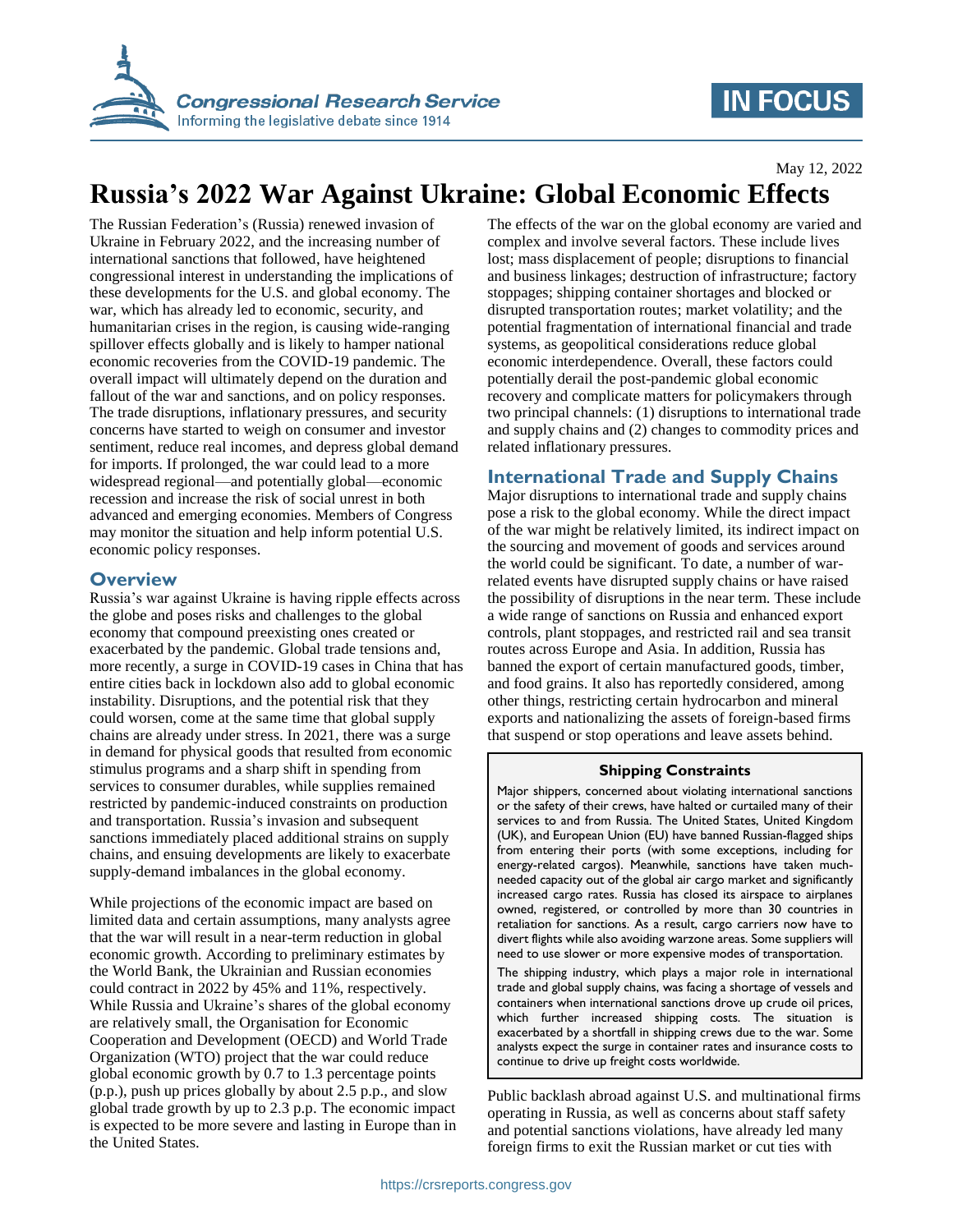Russia altogether, thereby further upending some global business operations and supply chains. These actions may result in profit and asset losses, as well as foregone export and investment opportunities, for businesses and workers around the world.

The war's impact on global trade has been most severe in the Black Sea region, where Russian and Ukrainian ports are major hubs for grains destined for the EU, Africa, and Asia. Some analysts have warned of shortages of—and price increases for—substitutes of certain grains and other food inputs not produced in Ukraine or Russia, as other countries try to fill the gap in imports.

#### **Commodity Prices and Inflation**

In the immediate aftermath of Russia's invasion of Ukraine, the prices of crude oil, natural gas, fertilizers, and key minerals and commodities, including rare earths and grains, increased sharply. Russia and Ukraine together account for a significant share of global wheat, corn, and sunflower oil exports, and they are major suppliers to markets in Europe and the Middle East. In addition, a number of industries around the world depend on Russian and Ukrainian inputs for which there are limited alternative sources of supply, including neon (for semiconductors), palladium (catalytic converters), nickel (EV batteries), and titanium (aerospace). Russia and Belarus, also affected by many sanctions due to its support of Russia, are two of the world's largest potash producers, a key ingredient in agricultural fertilizers. Global fertilizer prices had already soared to multi-year highs in 2021, following a surge in natural gas and coal prices and export restrictions by a number of potash-producing countries. The war-induced disruptions in fertilizer manufacturing will likely drive up prices further and put next year's agricultural supplies under stress by reducing crop yields and output quality.

#### **Growth, Inflation, and Policy Challenges**

The war and the sanctions could hamper global economic growth for some time amid rising inflation and heightened uncertainty. Weaker growth, however, could imply less inflationary pressures. At the same time, higher prices may induce more production, which would eventually help relieve upward price pressures. Ultimately, while there will likely be an elevated level of inflationary pressure worldwide, its impact will vary. In particular, it will depend on individual countries' trade dependencies and overall macroeconomic and fiscal conditions. Prior to Russia's invasion, major central banks were expected to tighten monetary policy to contain inflation, which had already been hovering at decades' high levels in many countries. However, raising interest rates at this time could further exacerbate rising manufacturing and production costs. The uncertainty around economic recovery and higher prices could limit monetary policy options and ultimately slow or delay central banks' plans to further hike rates. Relatedly, growing debt burdens via higher defense, social, and humanitarian spending could add to the risk of fiscal crises in some countries.

With some exceptions, much of the recent price volatility reflects concerns about potential risks and is not the result of major current disruptions to supply or broad sanctions on trade. Investors worry that the conflict could result in additional disruptive trade measures globally, including a reduction or total ban on the purchase of Russian oil (and possibly natural gas) by Europe, or a possible decision by the Russian government to halt or further curtail exports of key commodities. Russia has suspended the delivery of

natural gas to Poland and Bulgaria. If Russia were to impose new retaliatory countermeasures, particularly on energy exports to Europe, or if the war in Ukraine severely disrupts or damages gas transmission systems, an acute energy shortage is possible in Europe—one that could potentially lead to a severe global economic slowdown amid a spike in global oil and gas prices. Higher global commodity prices, if sustained or exacerbated, may cause accelerated and prolonged inflation in many countries. Further price surges could increase hunger and food insecurity for some people, particularly across importreliant countries in the Middle East and Africa (e.g., Egypt, Lebanon, Libya, and Yemen). These developments could also risk exacerbating political turmoil and creating migration crises in these regions.

#### **Outlook and Issues for Congress**

The global economic impact of Russia's war against Ukraine is likely to be uneven across sectors and regions, and subject to considerable uncertainty. Countries that have close economic ties with Russia are at greater risk of supply disruptions, and companies that are highly exposed to the Russian economy or dependent on certain Russian inputs will be affected the most. In addition, if the crisis has a significant negative impact on European economies, many of which are highly dependent on Russia for energy, minerals, and agricultural commodities, this could have potentially serious knock-on effects on the economies of major European trading partners, including the United States and China. Major commodity-producing countries, however, may see export earnings rise. The crisis also has the potential to further disrupt and undermine China's efforts to reshape global trade and solidify its centrality in global supply chains—particularly through One Belt One Road—with trade and investment implications for Europe, Asia, and, to a lesser extent, North America.

The ongoing war, like the COVID-19 pandemic, has accelerated and magnified existing problems in global supply chains and emphasized the interconnected nature of the global economy. For many, the war further highlights the importance of improving the resilience of domestic and global supply chains and potentially limiting trade dependencies on certain countries. This new emphasis presents the United States and its allies with questions about the manner and extent to which government policy can and should alter existing production and supplier arrangements. In particular, Congress could consider the costs and benefits of adopting policies that attempt to reallocate resources within the economy toward developing domestic production of goods currently being imported from Russia and Belarus. Another option for Congress would be to reinforce U.S. support for global trade arrangements and agreements with like-minded trading partners, while also encouraging "reshoring" and "friendshoring," and utilizing a greater diversity of foreign suppliers to increase resilience.

See also CRS Report R47054, *Russia's 2022 Invasion of Ukraine: Related CRS Products*.

**Andres B. Schwarzenberg**, Analyst in International Trade and Finance